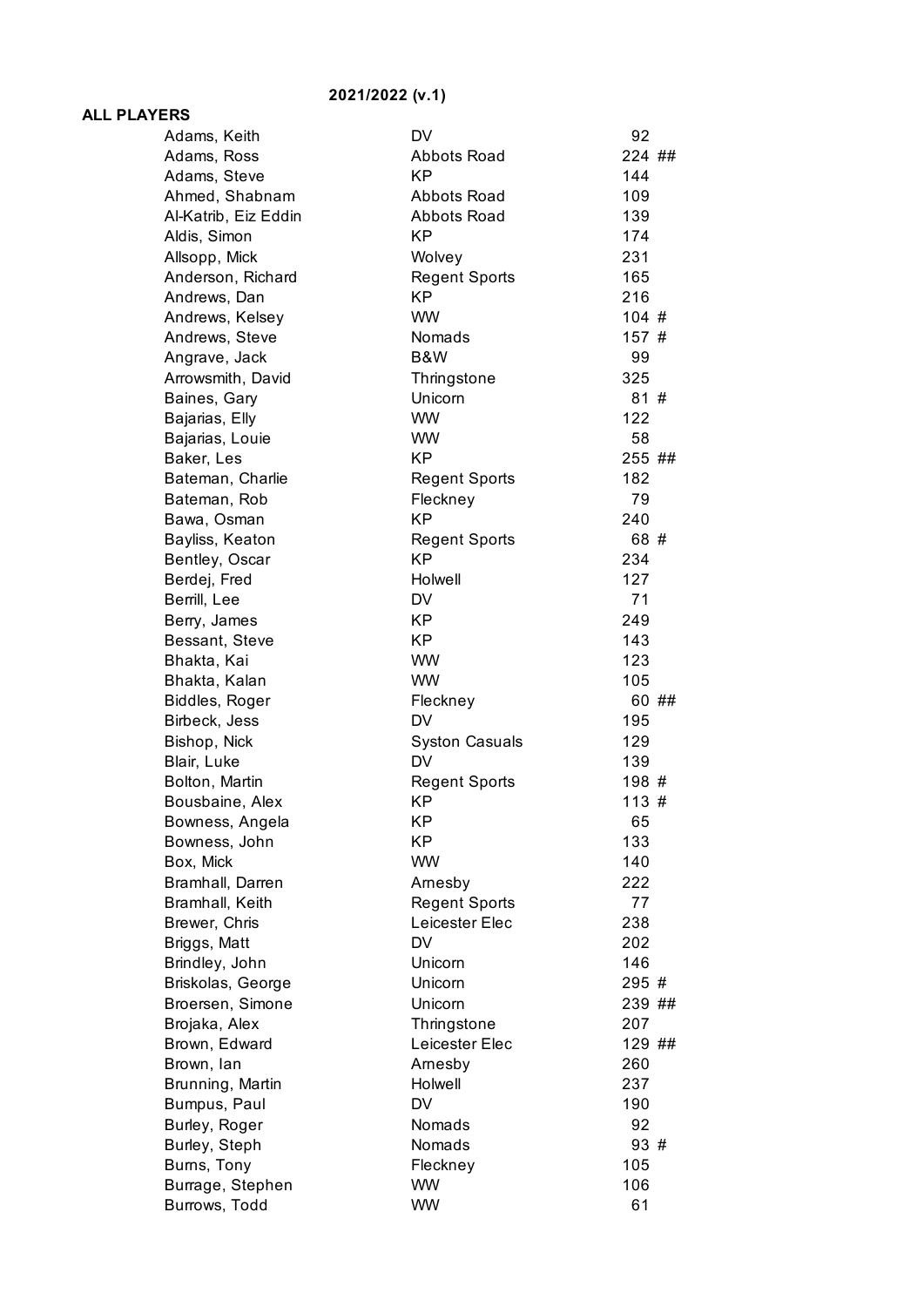| Cadman, Jacob           | KP                    | 148    |
|-------------------------|-----------------------|--------|
| Caratella, Sohail       | DV                    | 212#   |
| Chung, Paul             | Unicorn               | 123#   |
| Clark, Will             | <b>Regent Sports</b>  | 60     |
| Clay, Mark              | Nomads                | 138    |
| Clayton, Michael        | <b>KP</b>             | 68     |
| Coleman, Bradley        | Abbots Road           | 99     |
| Conteh, Abraham         | Arnesby               | 271    |
| Cooke, Ben              | <b>WW</b>             | 122    |
| Cooper, David           | <b>KP</b>             | 66     |
| Cooper, Neville         | <b>WW</b>             | 50 ##  |
| Cox, Dave               | Leicester Elec        | 114    |
| Cox, Patrick            | <b>KP</b>             | 185    |
| Cross, Adam             | ΚP                    | 236 ## |
| Croucher, Dave          | Nomads                | 109    |
| Crowson, Allan          | <b>DV</b>             | 123    |
| Cutler, Graham          | Goons                 | 132#   |
| Dale, Callum            | <b>WW</b>             | 136 #  |
| Dasgupta, Aryaman       | Unicorn               | 93     |
| Davis, Phenel           | <b>KP</b>             | 85 #   |
| Dehnen, Ruben           | <b>KP</b>             | 184    |
| Dewsbury, Dave          | <b>Regent Sports</b>  | 85     |
| Dewsbury, John          | <b>Regent Sports</b>  | 132 ## |
| Dhanji, Sufyaana        | <b>WW</b>             | 73 ##  |
| Downes, Alec            | <b>KP</b>             | 107    |
| Ducksbury, Paul         | <b>KP</b>             | 121    |
| Ducksbury, Sigourney    | <b>KP</b>             | 140    |
| Duffield, Hugh          | <b>KP</b>             | 104#   |
| Eastell, Mike           | Lutterworth           | 146    |
| Eastman, Ted            | <b>WW</b>             | 121#   |
| Edmunds, Gareth         | Wolvey                | 247    |
| Edwards, Julie          | <b>Nomads</b>         | 93#    |
| Edwards, Kevin          | Goons                 | 119    |
| Emery, Rhys             | Arnesby               | 219    |
| Fawcett, John           | <b>Regent Sports</b>  | 55#    |
| Feargrieve, Adam        | Holwell               | 282    |
| Featherstone, Gary      | <b>Regent Sports</b>  | 106    |
| Forster, Ron            | Unicorn               | 165 #  |
| Fox, Tony               | Holwell               | 190    |
| Fuller, John            | Wolvey                | 259    |
| Gabbar, Ayman Abdul     | <b>KP</b>             | 128    |
| Gabbar, Fares           | <b>KP</b>             | 101    |
| Gannon, Dave            | Leicester Elec        | 306 ## |
| Garford, Pete           | <b>Wigston Cons</b>   | 98 ##  |
| Geanta, Tony            | Unicorn               | 142#   |
| Geary, Robert           | <b>KP</b>             | 117    |
| Genovese, John          | Unicorn               | 216 #  |
| George, Rebecca         | <b>KP</b>             | 223    |
| Gerakios, Georgios      | Thringstone           | 224    |
| Gibson, Paul            | Holwell               | 115    |
| Gilmour- Evans, Charlie | <b>KP</b>             | 124#   |
| Gladders, Martin        | Goons                 | 166 ## |
| Glauds, Wes             | <b>Syston Casuals</b> | 117    |
| Godwin, Jack            | <b>WW</b>             | 111#   |
| Gohel, Ketan            | <b>Syston Casuals</b> | 164 ## |
| Gong, Yuyu              | Unicorn               | 324    |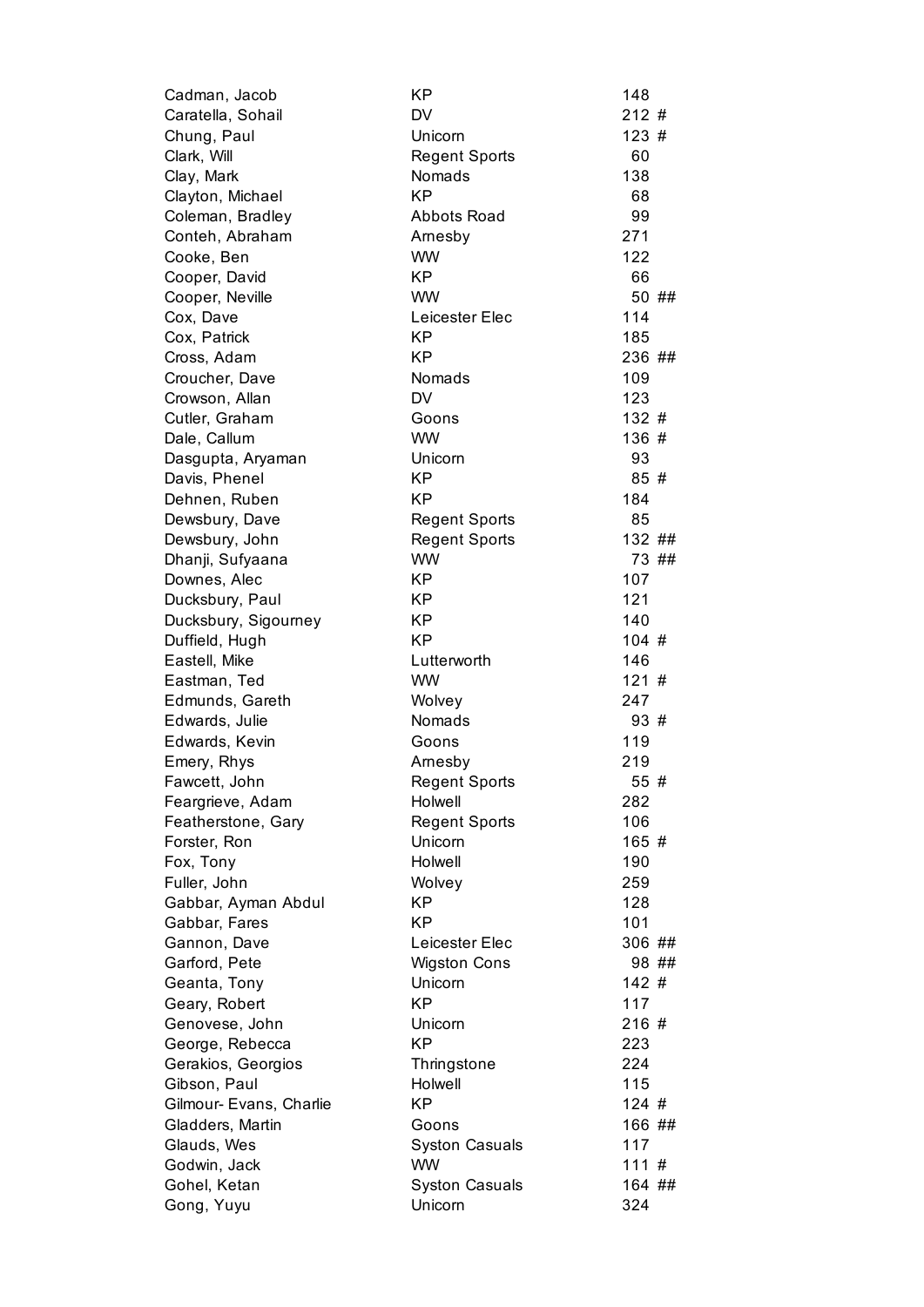| Graves, Shannon       | <b>WW</b>             | 50 #   |
|-----------------------|-----------------------|--------|
| Greasley, Dave        | Leicester Elec        | 111    |
| Green, David          | Unicorn               | 122    |
| Green, Jan            | Fleckney              | 54     |
| Green, Mark           | Holwell               | 307    |
| Greenfield, Luke      | Unicorn               | 302    |
| Grundy, David         | Leicester Elec        | 234    |
| Gudela, Amardeep      | <b>KP</b>             | 194    |
| Hainsworth, Demi      | Leicester Elec        | 73 #   |
| Hall, Terry           | <b>Syston Casuals</b> | 134    |
| Hallam, Frankie       | <b>WW</b>             | 109    |
| Hancock, Geoff        | <b>Abbots Road</b>    | 185    |
| Hargrave, Gemma       | <b>DV</b>             | 73     |
| Harrison, Matthew     | <b>WW</b>             | 76 ##  |
| Harrison, Steve       | Goons                 | 124    |
| Harvey, Marcus        | <b>WW</b>             | 121#   |
| Harvey, Mick          | Nomads                | 77     |
| Hawkins, Trevor       | Nomads                | 102    |
| Hawthorn, Alastair    | Thringstone           | 245 #  |
| Hayes, Richard        | <b>KP</b>             | 240    |
| Heighton-Towers, Paul | <b>Regent Sports</b>  | 50 #   |
| Henderson, Sam        | Leicester Elec        | 258 ## |
| Henshaw, John         | DV                    | 135    |
| Herbert, Kelvin       | <b>Great Glen</b>     | 116    |
| Highton, Terry        | Nomads                | 90     |
| Hillyard, Chris       | <b>WW</b>             | 57     |
| Hinson, Paul          | Goons                 | 148    |
| Hinson, Phil          | B&W                   | 157 #  |
| Ho, Justin            | Unicorn               | 159    |
| Hobday, Mat           | Leicester Elec        | 266    |
| Holyoak, Karen        | Fleckney              | 89 #   |
| Horrocks, Matthew     | Arnesby               | 232    |
| Huang, Xi-Long        | Unicorn               | 135    |
| Hume, Joseph          | Unicorn               | 164 ## |
| Hurst, John           | WW.                   | 93     |
| lacovou, Nicolas      | Unicorn               | 180 #  |
| Jackson, Alex         | Unicorn               | 207 ## |
| Jacom, Jon            | <b>Syston Casuals</b> | 206#   |
| Jacques, John         | Goons                 | 134    |
| James, Mike           | Holwell               | 180    |
| Jamieson, Pete        | Fleckney              | 175    |
| Jarvis, Matthew       | KP                    | 154 #  |
| Jogi, Arun            | DV                    | 206    |
| Johnson, Bruce        | Arnesby               | 167    |
| Jones, Colin          | Lutterworth           | 170    |
| Jones, Freddy         | Lutterworth           | 183 #  |
| Jones, Kevin          | Lutterworth           | 151    |
| Jones, Phil           | Thringstone           | 188 ## |
| Jones, Simon          | Lutterworth           | 118    |
| Jones, Stu            | <b>Regent Sports</b>  | 132    |
| Jordan, Dean          | KP                    | 163 ## |
| Joseph, Keira         | <b>WW</b>             | 55     |
| Joseph, Nathan        | <b>WW</b>             | 90     |
| Joshi, Sneh           | <b>WW</b>             | 58     |
| Just, Richard         | <b>Regent Sports</b>  | 87     |
| Kasprzyk, Marcin      | Leicester Elec        | 253 #  |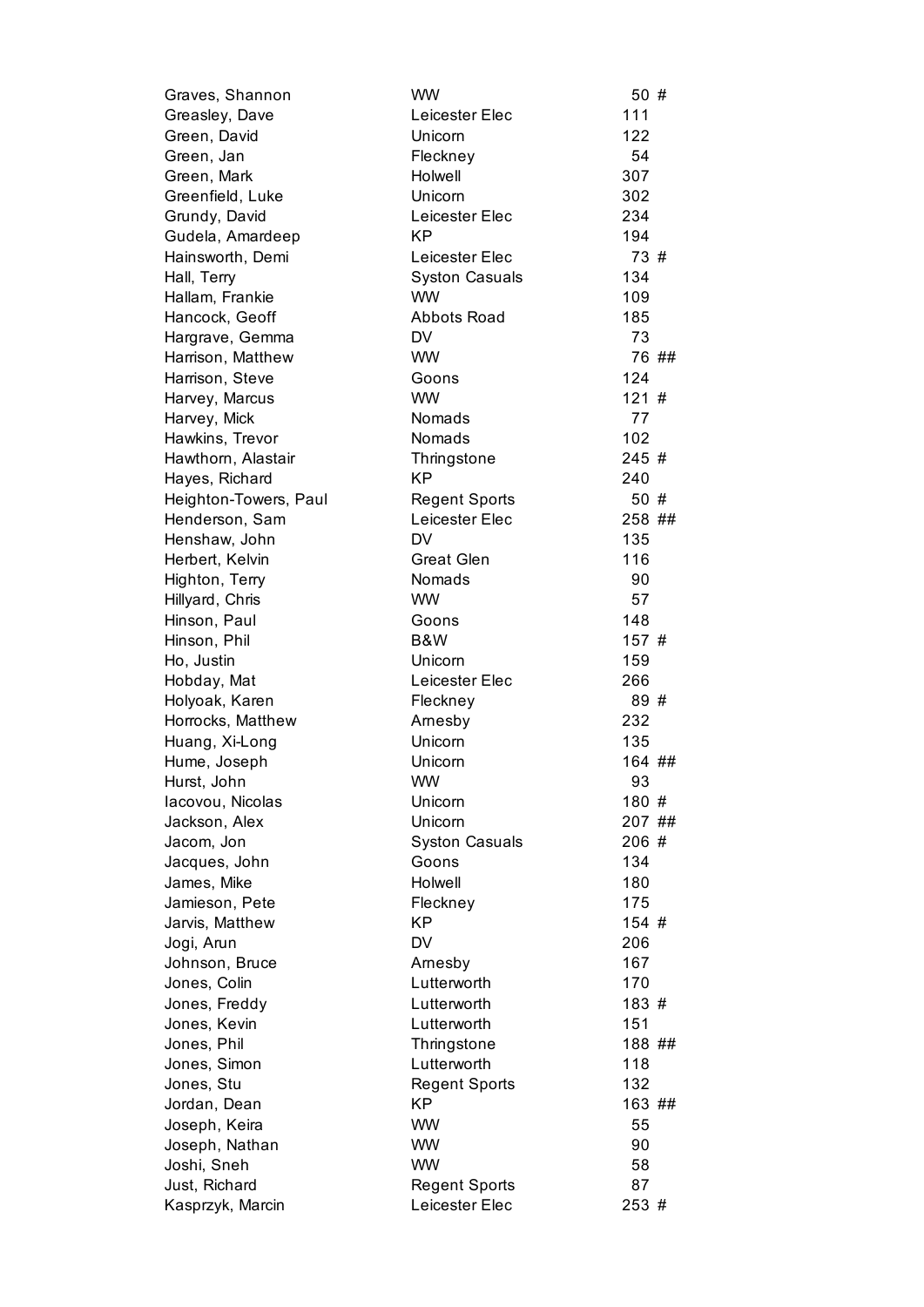| Kermode, Jack         | <b>WW</b>             | 168    |
|-----------------------|-----------------------|--------|
| Kerry, Trevor         | Thringstone           | 275    |
| Kiani, Reza           | <b>KP</b>             | 259    |
| Kirkup, Joe           | Unicorn               | 204 #  |
| Knight, lan           | B&W                   | 119    |
| Knights, Garry        | Unicorn               | 290    |
| Kocsis, Laszlo        | Nomads                | 143    |
| Kotadia, Rasool       | <b>WW</b>             | 96     |
| Kotecha, Rayan        | KP                    | 196 ## |
| Kwok, Eddie           | <b>KP</b>             | 138    |
| Lad, Ajay             | <b>Syston Casuals</b> | 141#   |
| Lam, Abraham          | <b>KP</b>             | 117    |
| Lambert, Ray          | Holwell               | 114    |
| Lancaster, Corey      | <b>KP</b>             | 114    |
| Lancaster, James      | Arnesby               | 221    |
| Lapworth, Bradley     | <b>Abbots Road</b>    | 146    |
| Lapworth, Mike        | <b>KP</b>             | 161    |
| Lebutt, Andy          | Leicester Elec        | 257    |
| Lenton, John          | Thringstone           | 130 #  |
| Lethro, Bharat        | <b>WW</b>             | 86 ##  |
| Livermore, Graham     | Holwell               | 106#   |
| Loach, Mick           | Nomads                | 81     |
| Lockington, lan       | <b>Syston Casuals</b> | 139    |
| Lovett, Nile          | Arnesby               | 142#   |
| Makhani, Shokat       | Leicester Elec        | 152    |
| Malik, Zia            | <b>KP</b>             | 195    |
| Mason, Alex           | <b>Great Glen</b>     | 196    |
| Mason, Pete           | <b>WW</b>             | 84     |
| Matthams, Neil        | DV                    | 183    |
| McClurkin, George     | <b>KP</b>             | 211    |
| Mehta, Kushal         | Abbots Road           | 91     |
| Metcalfe, Nigel       | Wolvey                | 252    |
| Miles, Mike           | Fleckney              | 78     |
| Mishra, Himansu       | <b>KP</b>             | 195    |
| Mistry, Kishen        | Abbots Road           | 124    |
| Monteiro, Tony        | <b>Syston Casuals</b> | 117    |
| Morjaria, Roma        | <b>KP</b>             | 111    |
| Morley, James         | Holwell               | 219 ## |
| Morris, Scott         | <b>Syston Casuals</b> | 151#   |
| Mountain, David       | <b>KP</b>             | 152    |
| Moylan, Brian         | Leicester Elec        | 118    |
| Nakeshree, Pritesh    | <b>Syston Casuals</b> | 167 #  |
| Newby, Roger          | <b>Regent Sports</b>  | 80     |
| Newman, Maurice       | Thringstone           | 259    |
| Nix, Janet            | Fleckney              | 63     |
| Obi, Lucky            | <b>Syston Casuals</b> | 232 #  |
| Obilaso, Kenny        | Fleckney              | 117    |
| Oram, Ken             | <b>WW</b>             | 83     |
| Oxbrough, Alan        | DV                    | 100    |
| Pagett, Phil          | <b>DV</b>             | 198    |
| Palmer, Bob           | Fleckney              | 142    |
| Parker, Kevin         | <b>DV</b>             | 211    |
| Parker, Michael       | <b>KP</b>             | 137    |
| Parmar-Saville, Chris | <b>KP</b>             | 141    |
| Parmar, Vishal        | <b>Abbots Road</b>    | 211    |
| Parsons, Geoff        | Unicorn               | 213    |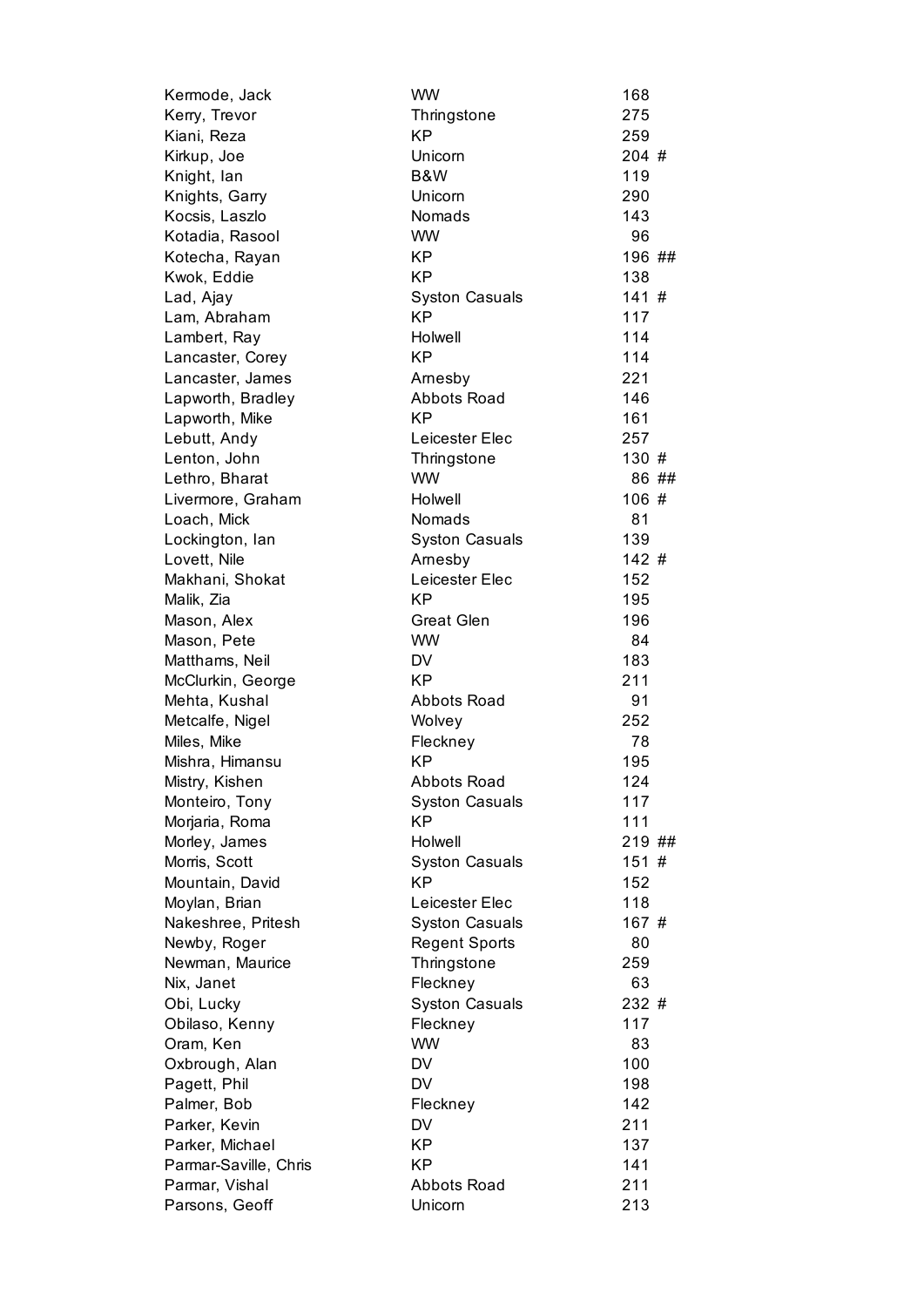| Patel, Brajesh     | ΚP                    | 201#   |
|--------------------|-----------------------|--------|
| Patel, Hardik      | Abbots Road           | 162    |
| Patel, Jared       | Unicorn               | 335    |
| Patel, Ketan       | <b>Abbots Road</b>    | 134    |
| Payne, Noelle      | Lutterworth           | 71#    |
| Peake, Lois        | Unicorn               | 339    |
| Pearce, Robin      | Holwell               | 312    |
| Pember, Martin     | <b>KP</b>             | 130    |
| Perry, Sam         | Leicester Elec        | 369    |
| Pettitt, Adam      | Leicester Elec        | 259    |
| Pettitt, Russell   | Leicester Elec        | 182    |
| Phipps, Tom        | B&W                   | 136    |
| Pickering, Rod     | KP                    | 126    |
| Pickering, Shirley | KP                    | 155 #  |
| Piggin, Graham     | Leicester Elec        | 89     |
| Pitts, Gary        | Goons                 | 137#   |
| Poole, Jacob       | <b>Regent Sports</b>  | 167    |
| Pound, Steve       | <b>Syston Casuals</b> | 177    |
| Powell, Joshua     | Unicorn               | 138 #  |
| Pratt, Steve       | <b>Abbots Road</b>    | 173    |
| Prentice, Ian      | Fleckney              | 67     |
| Prescott, Jason    | Fleckney              | 186    |
| Price, Barry       | Lutterworth           | 68     |
| Price, Rob         | <b>Regent Sports</b>  | 127 ## |
| Pulford, John      | Lutterworth           | 111    |
| Radenhurst, Sam    | Leicester Elec        | 196 ## |
| Rahul, Raju        | <b>Abbots Road</b>    | 146    |
| Rana, Amrish       | <b>Abbots Road</b>    | 233 ## |
| Rana, Dave         | Abbots Road           | 128    |
| Randle, Alex       | <b>KP</b>             | 93     |
| Rathod, Bhulesh    | <b>Abbots Road</b>    | 127    |
| Rayner, Matt       | Fleckney              | 227    |
| Rayner, Nick       | B&W                   | 186#   |
| Reeve, Steve       | Fleckney              | 94     |
| Robertson, James   | Fleckney              | 157    |
| Robinson, Alex     | Unicorn               | 253 #  |
| Robinson, Barry    | Goons                 | 133    |
| Robinson, Scott    | Goons                 | 143    |
| Roche, Dave        | Holwell               | 192    |
| Rogers, Chris      | KP                    | 328    |
| Rogers, Jack       | KP                    | 296    |
| Root, Andrew       | <b>WW</b>             | 50 ##  |
| Rose, Mark         | Wolvey                | 242    |
| Sacoor, Fahed      | <b>Abbots Road</b>    | 172    |
| Sanders, Rob       | Nomads                | 103    |
| Sanderson, Kevin   | <b>Regent Sports</b>  | 193    |
| Sangha, Preetpal   | Leicester Elec        | 140    |
| Sayani, Nadir      | ΚP                    | 94#    |
| Scarborough, Tony  | ΚP                    | 110    |
|                    | <b>KP</b>             | 174    |
| Searle, Andy       | <b>WW</b>             | 170    |
| Seeds, Dave        | <b>WW</b>             | 94     |
| Seeds, Thomas      |                       |        |
| Shaikh, Sameer     | <b>Abbots Road</b>    | 127    |
| Sharda, Vishaal    | ΚP                    | 185    |
| Sharp, Jacob       | Unicorn               | 182    |
| Sharpe, Dave       | Holwell               | 160    |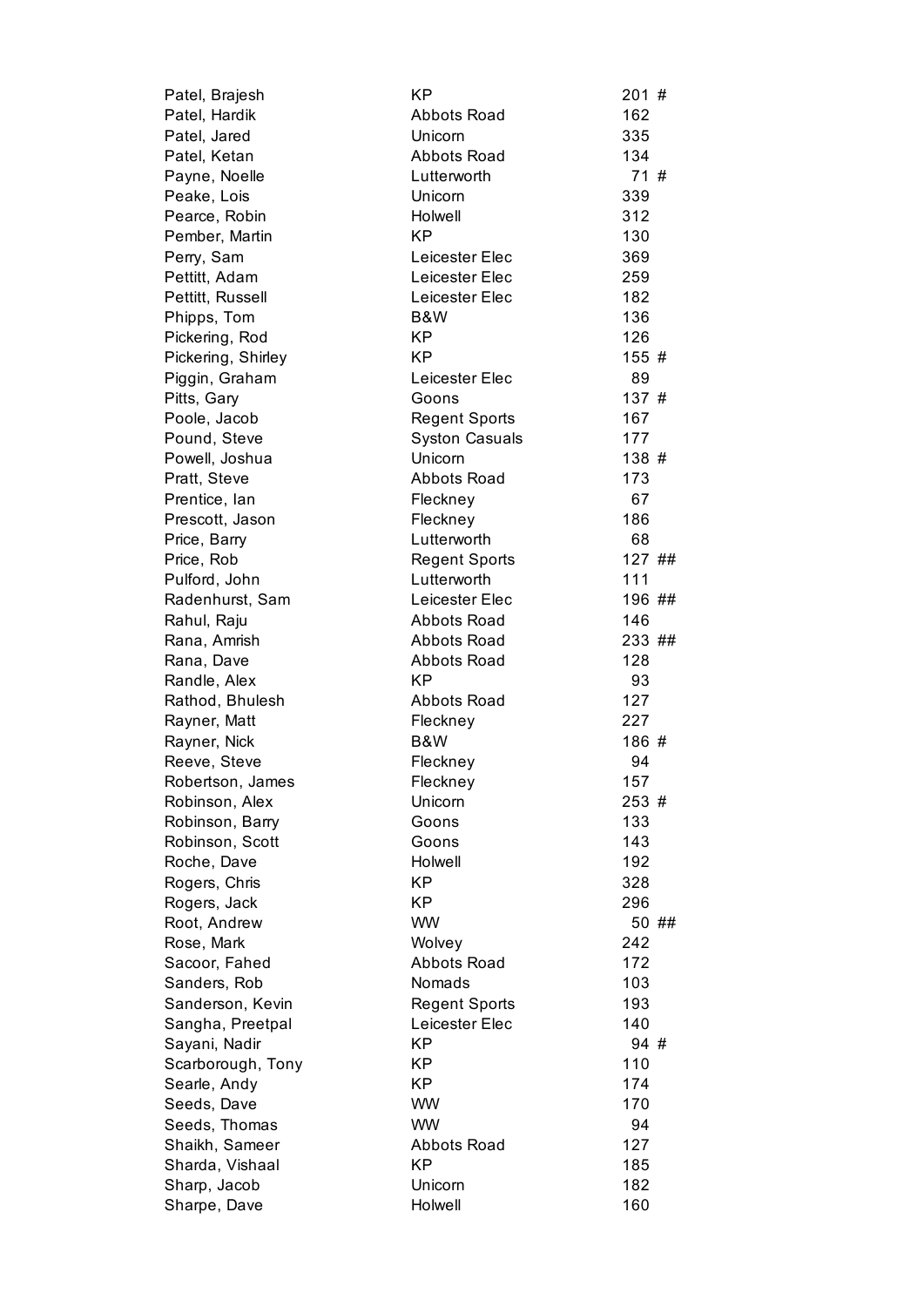| Shatford, lan       | <b>Wigston Cons</b>   |        | 99 ## |
|---------------------|-----------------------|--------|-------|
| Sheppard, Tim       | Unicorn               | 282    |       |
| Silk, Steve         | Arnesby               | 255 ## |       |
| Silvester, Dave     | Leicester Elec        | 120    |       |
| Slevin, Carl        | <b>Great Glen</b>     | 143    |       |
| Small, Dave         | Arnesby               | 172    |       |
| Smith, Bob          | <b>Regent Sports</b>  | 63     |       |
| Smith, Cliff        | <b>Great Glen</b>     | 153    |       |
| Smith, James        | <b>Regent Sports</b>  | 89     |       |
| Smith, Karen        | <b>KP</b>             | 250    |       |
| Smith, Mike         | KP                    | 116    |       |
| Smith, Neil         | <b>KP</b>             | 103    |       |
| Smith, Richard      | <b>KP</b>             | 50     |       |
| Smith, Roy          | <b>WW</b>             | 96     |       |
| Smith, Tim          | Holwell               | 87     |       |
| Smith, Tony         | DV                    | 223    |       |
| Smith, Tracey       | <b>DV</b>             | 141#   |       |
| Sodha, Chandresh    | <b>Syston Casuals</b> | 184    |       |
| Standish, John      | Fleckney              | 66     |       |
| Starkie, Dave       | <b>Wigston Cons</b>   |        | 80 ## |
| Stevenson, Jeanette | <b>KP</b>             | 58     |       |
| Stretton, Clive     | <b>Syston Casuals</b> | 163    |       |
| Sullivan, Steve     | <b>Abbots Road</b>    | 79     |       |
| Szostak, John       | <b>Syston Casuals</b> | 170    |       |
| Tailor, Chetan      | <b>Abbots Road</b>    | 187    |       |
| Taylor, Barry       | Thringstone           | 210 ## |       |
| Taylor, Martin      | Nomads                | 152    |       |
| Thomas, Anthony     | Goons                 | 173    |       |
| Thomson, Nathan     | Arnesby               | 202    |       |
| Tomlin, Phil        | Nomads                | 92     |       |
| Trueman, Kevin      | <b>Great Glen</b>     | 145    |       |
| Truman, Malcolm     | <b>DV</b>             | 222    |       |
| Tweed, Jordan       | Unicorn               | 141    |       |
| Uddin, Khalid       | <b>WW</b>             | 77     |       |
| Underwood, John     | ΚP                    | 194    |       |
| Vander, Jacques     | Unicorn               | 251#   |       |
| Vernon, Neil        | <b>WW</b>             |        | 57 ## |
| Wadeson, Ken        | <b>WW</b>             | 86     |       |
| Wagstaff, Dave      | Arnesby               | 163    |       |
| Wale, Terry         | Nomads                | 113    |       |
| Walmsley, Bill      | <b>KP</b>             | 103    |       |
| Ward, Silvanus      | <b>Syston Casuals</b> | 149    |       |
| Webb, Steve         | Goons                 |        | 83 ## |
| Webster, Chris      | <b>WW</b>             | 107#   |       |
| Weedall, Matthew    | <b>WW</b>             | 99     |       |
| Westaby, Alex       | Leicester Elec        | 122 ## |       |
| Weston, Chris       | Nomads                | 148    |       |
| Weston, Dave        | <b>Nomads</b>         | 80     |       |
| Whetherly, lan      | <b>Syston Casuals</b> | 169 #  |       |
| White, Harry        | Leicester Elec        | 246    |       |
| White, Steve        | Leicester Elec        | 197    |       |
| Whittaker, Bob      | <b>Syston Casuals</b> | 205    |       |
| Widdup, Gareth      | <b>WW</b>             | 71#    |       |
| Williams, Jon       | Wolvey                | 265 ## |       |
| Williams, Mark      | <b>Wigston Cons</b>   | 105 ## |       |
| Williamson, Oliver  | Holwell               | 245#   |       |